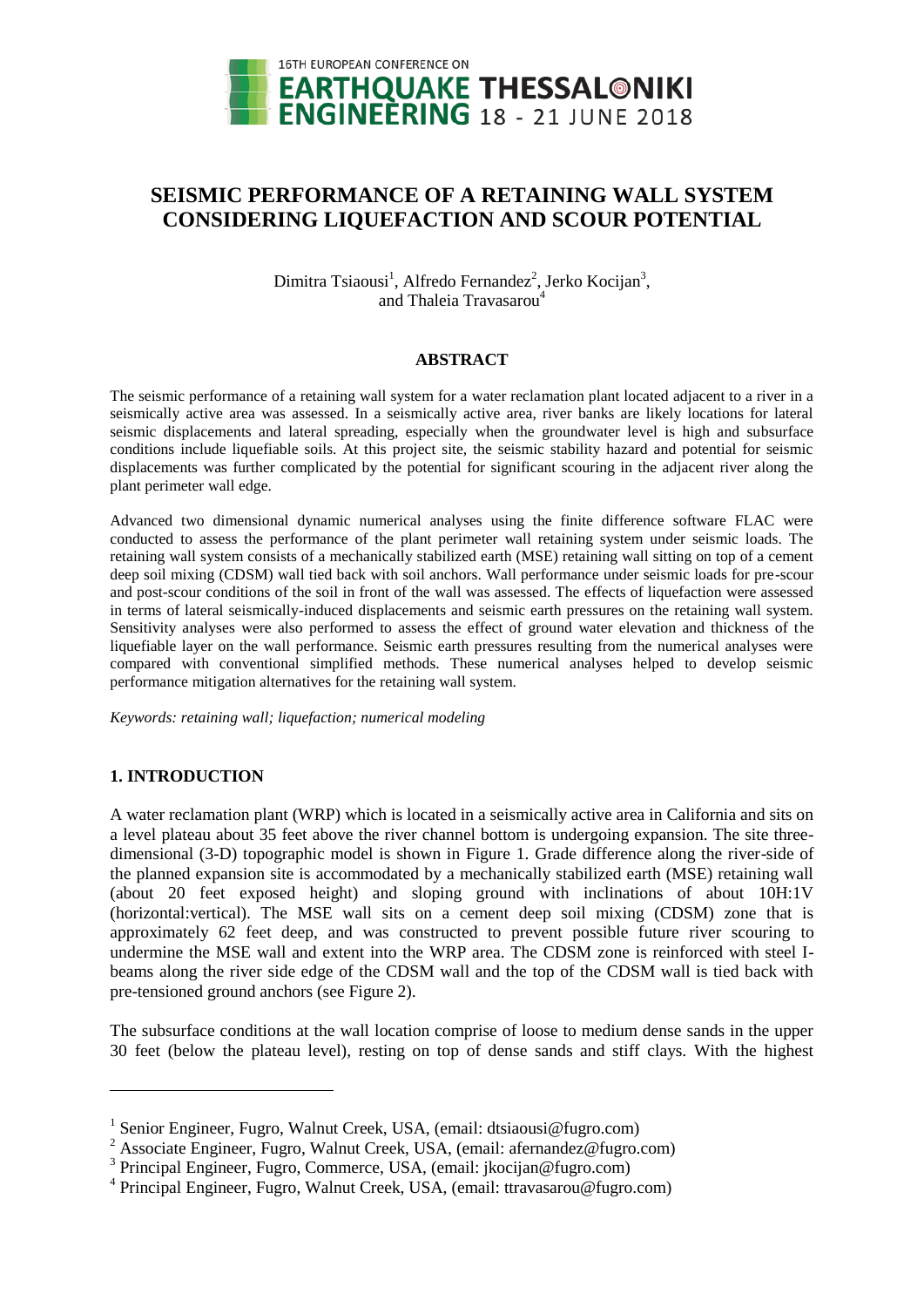groundwater level possibly as high as about 20 feet below plateau level, the sand layers between about 20- to 30-foot depth are possibly liquefiable.

The topography and subsurface soil conditions leave the WRP site potentially vulnerable to experiencing lateral displacements during earthquakes. Advanced numerical modeling dynamic analyses using the finite differences computer program FLAC (Itasca 2015), were performed to assess the new MSE-CDSM wall performance under seismic conditions. Sensitivity analyses were performed to investigate the effect of soil scour, ground water elevation and thickness of the liquefiable layer on predicted lateral seismically-induced wall displacements. Furthermore, as part of the assessment, seismic earth pressures calculated using FLAC numerical analyses were compared with pressures derived from simplified methods.

The results of the numerical modeling, including the sensitivity analyses, were used to finalize MSE-CDSM wall design and develop better insight into likely wall performance during different earthquake levels. Simplified solutions performed at an earlier design stage to estimate the lateral seismicallyinduced retaining wall displacements were not considered reliable due to the complexity of the retaining wall system and the subsurface conditions.



Figure 1. Site 3-D Topographic Model

## **2. ADVANCED NUMERICAL MODELING ANALYSES**

Two-dimensional, effective-stress, dynamic analyses were performed using the finite difference computer program FLAC to estimate the liquefied zones and the deformations that occur during strong shaking. FLAC incorporates the ability to model groundwater flow and pore pressure dissipation, and the full coupling between the deformable porous soil skeleton and the viscous fluid flowing within the pore space. FLAC analyses were intended to model the time-dependent, nonlinear behavior associated with liquefaction of sandy loose materials, as well as nonlinear behavior of non-liquefiable clay-type materials that were identified in site characterization.

## *2.1 Idealized Stratigraphy*

The idealized stratigraphy and engineering soil properties beneath the WRP were developed based on boring and CPT data. For the purpose of this study, an idealized cross section (Figure 2), referred to as Base Case, was developed and used in two-dimensional dynamic slope stability analyses. The idealized stratigraphy consisted of loose to medium dense sands in the upper 30 feet (elevation [El.] 1050 to 1020 feet), overlaying a 20-foot thick dense sand layer (El. 1020 to 1000 feet), followed by a 12-foot thick stiff to very stiff clay layer (El. 1000 to 988 feet), and a very dense sand (El. 988 to 950 feet).

The base case analyses included a liquefiable layer from El. 1030 to 1020 feet and ground water table at El. 1030 feet (depth of 20 feet, right between bottom of MSE wall and top of CDSM wall) (Figure 2). Subsequently, several sensitivity analyses were performed to assess the impact of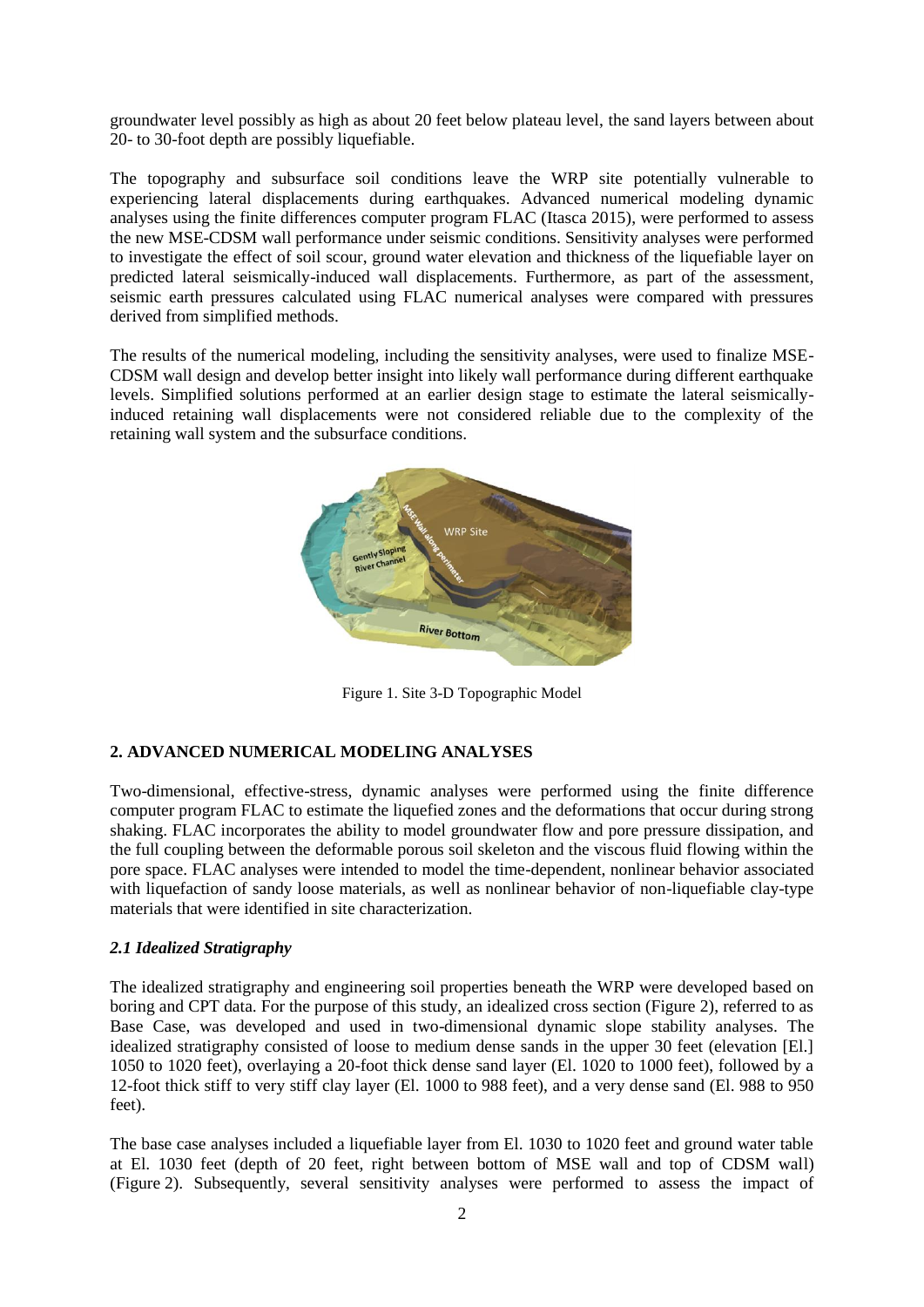liquefaction, scour and the effectiveness of potential mitigation measures, as follows:

- 1) A zone of improved (or replaced) non-liquefiable soil (buffer zone) was introduced between El. 1030 and 1025 feet, extending 30 feet behind the back of the CDSM wall.
- 2) The post-scour event was analyzed through a series of sensitivity analyses to investigate the impact of reduced passive resistance due to soil removal due to scour (20 feet thick zone down to El. 1010) and soil loosening due to scour and becoming liquefiable (20 feet thick zone between El. 1010 and 990).

## *2.2 Constitutive Models*

Non-liquefiable soils were modeled with the Mohr-Coulomb failure criterion in combination with a nonlinear stress-strain behavior characterized by a three-parameter sigmoidal (Itasca-S3) shaped backbone curve (Itasca 2015). The default Itasca-S3 Hysteresis model computes the nonlinear behavior of the soil by means of a nonlinear stress-strain backbone curve and the associated stress-strain loops that represent the energy dissipated in the soil during seismic loading. The model parameters were fit to approximate target shear modulus reduction curves selected from the available literature for similar soil types, plasticity characteristics, and depth.

The behavior of liquefiable granular foundation soil was modeled using constitutive model UBCSAND (Beaty and Byrne 1998), developed by Professor Peter Byrne and his team at the University of British-Columbia. This model has been extensively calibrated and validated (Giannakou et al. 2011; Giannakou et al. 2012) and has been used recently in the vulnerability assessment of critical structures (Travasarou et al. 2011; Travasarou et al. 2012).

## *2.3 Numerical Model*

The MSE wall was about 20 feet tall (El. 1050 to 1030 ft), and 6 to 17 feet wide. The MSE wall face consisted of concrete blocks 1.5 feet tall and 1 foot wide. Interfaces were modelled between the concrete blocks that allowed relative movement. Strips were also modelled explicitly every 1.5 feet along the MSE wall. The MSE wall was not rigidly connected with the CDSM wall below. The CDSM wall was 62 feet deep (El. of 1030 to 968 ft) and 22 feet wide for the top 30 feet, 8 feet wide for the following 26 feet and 4 feet wide for the bottom 6 feet. A steel I-beam (W36x170) was modelled at the river-side edge of the CDSM wall. Interfaces were modelled along all edges of the CDSM wall. An anchor was connected to the CDSM wall at the top river-side edge. The anchor had an out-of-plane spacing of 7 feet, was 93 feet long (60 feet cable length, 33 feet bonded length) and was installed at an angle of 15 degrees. The anchor was modelled with cable elements and was pretensioned at installation.

The model was subjected to one-directional horizontal dynamic loading using time histories. The selected motions were processed to be compatible with a target spectrum developed for "competentsoil" condition with an average shear wave velocity  $(V_s)$  on the order of 1300 ft/sec. These motions were defined as "outcrop" stiff soil motions and applied at a depth below which the  $V_s$  is estimated to be about 1300 ft/sec or greater. A compliant base was used at the bottom of the model (through the use of quiet boundaries in FLAC) to model the half space. Dynamic analyses were performed for three input ground motions consistent with the seismic hazard at the site for return periods of 225 and 475 years, and both polarities were evaluated for each time history. Herein, we are presenting only the results of the most critical polarity of the motions.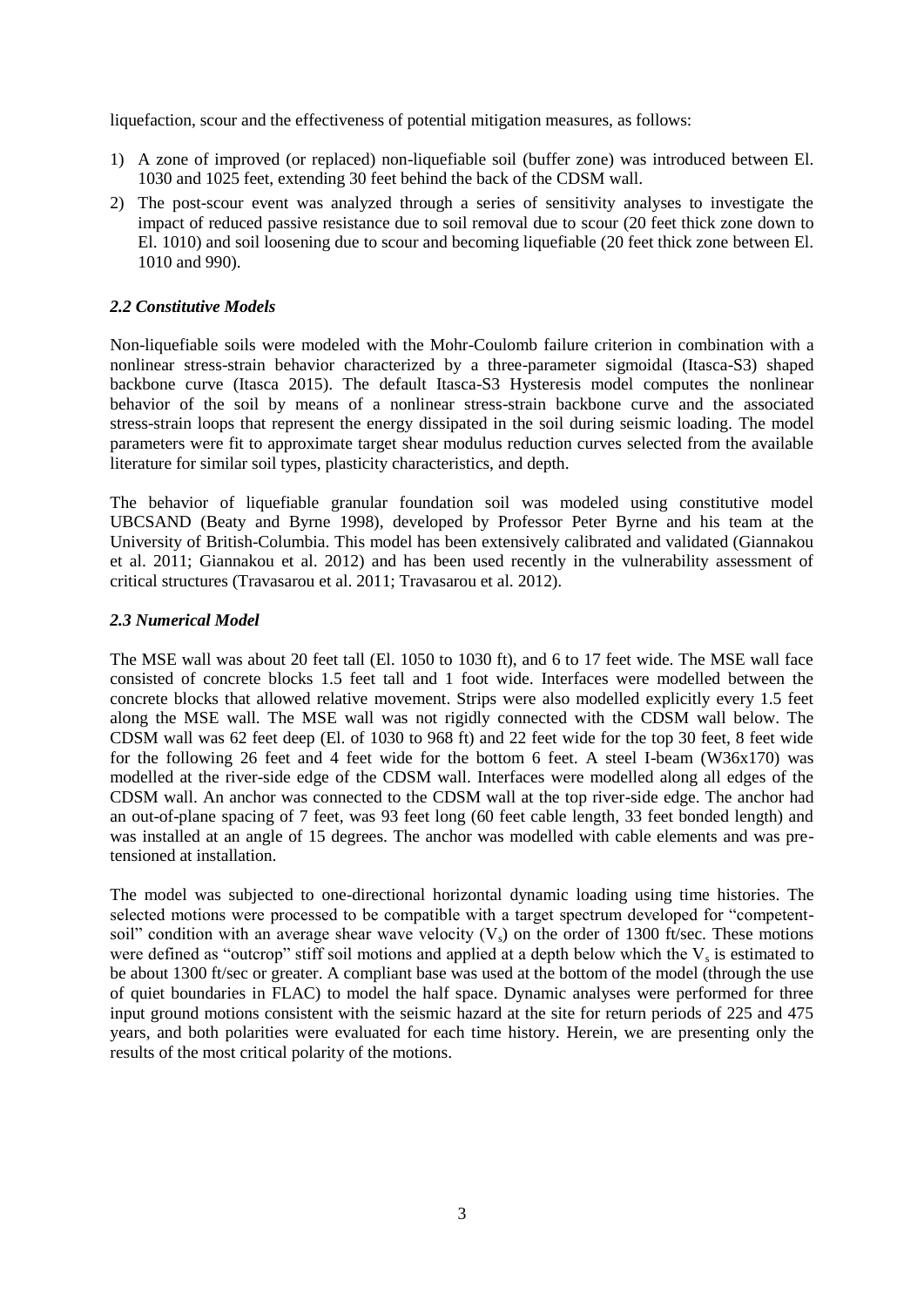

Figure 2. FLAC Model of Base Case Geometry.

#### *2.4 Results*

#### *2.4.1 Base Case Geometry*

Figure 3 below presents the summary of results of the modeling of the WRP representative section in terms of lateral displacement along the vertical plane of the MSE and CDSM wall face. The results are shown for three input ground motions and two return periods, 225 years (solid line) and 475 years (dashed line). The lateral displacement profiles suggest two displacements modes: 1) an overall rotation of the CDSM wall; and 2) a sliding of top zone along a plane developed at about 18 feet depth. The sliding plane at 18 feet depth coincides with the top of the soil layer identified as potentially liquefiable, and the interface between the MSE and the CDSM walls. This response is in line with the idealized model of the non-liquefied crust sliding laterally on top of an underlying liquefiable layer towards the free face.



Figure 3. Horizontal Wall Displacements along the MSE and CDSM Wall Face for Base Case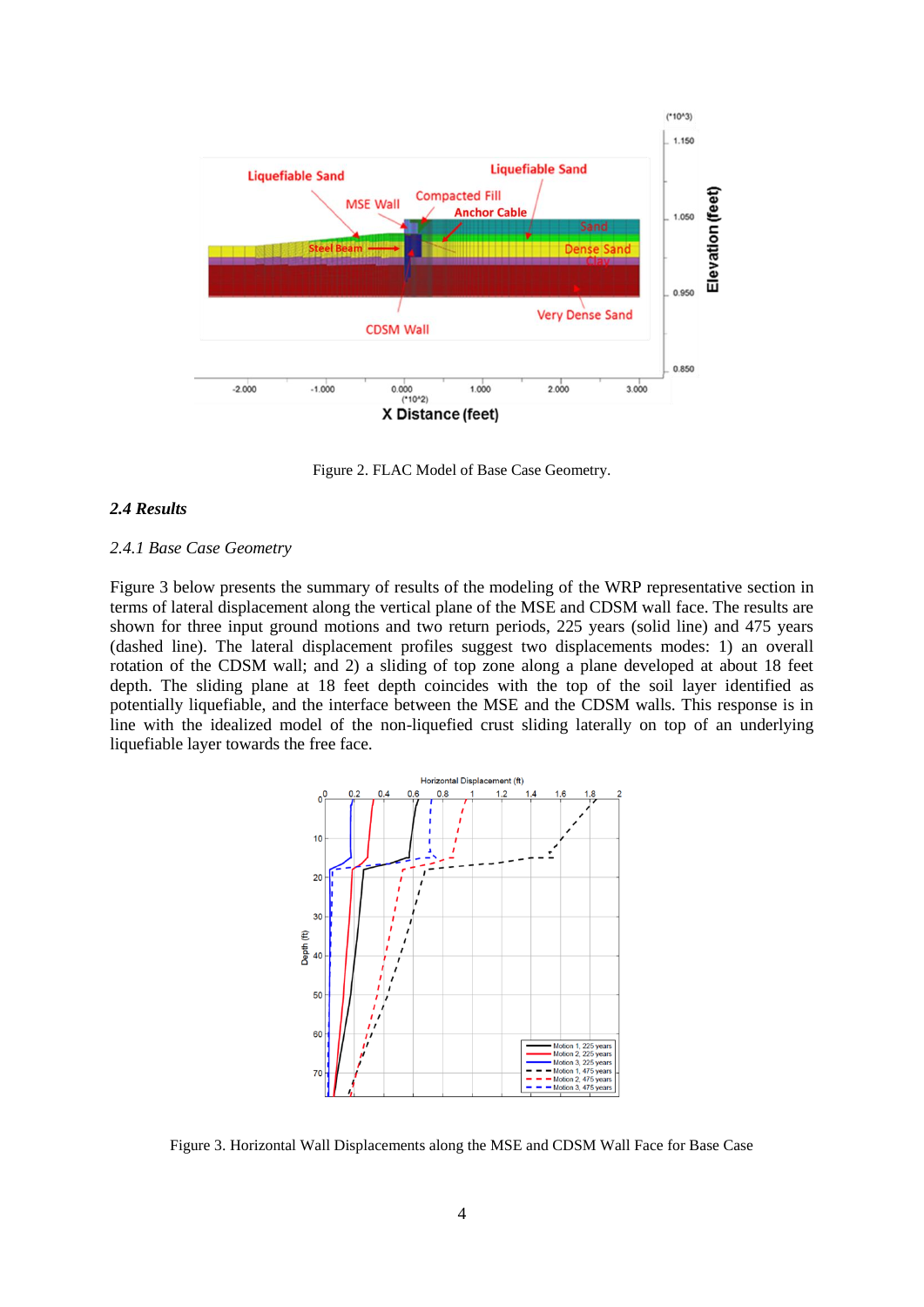Results for input motion 1 for 475-year return period, which is the motion resulting in the highest seismic lateral displacements shown in Figure 3, is used in further discussion of results and sensitivity runs comparisons. Figure 4 presents the cross-section with horizontal displacement contours for a return period of 475 years and input motion 1. This figure further illustrates the sliding block displacement model that was observed in Figure 3. Figure 4 shows that significant displacement (above 12 inches) were calculated as far as 100 feet behind the MSE wall face. It should be noted that the model assumed horizontally layered soil and did not account for possible non-continuity of the liquefiable soils or liquefaction triggering. Also, with the motion propagated from bottom up, all horizontal layers will be excited in phase, which may not be the case during an actual earthquake.



Figure 4. Horizontal Displacement Contours for Base Case (Motion 1, 475-year return period)

#### *2.4.2 Additional Analysis 1 – Mitigation Alternative*

The results of the base case geometry showed significant wall displacements occurring due to the lateral displacement of the liquefiable soil and crust behind the MSE wall. Hence, additional analysis was conducted by creating a buffer between the weak sliding plane of liquefiable soils and the base of the MSE wall by introducing a zone of improved (or replaced) soil that would not be susceptible to liquefaction. This zone was 5 feet deep (between El. 1030 feet and 1025 feet), and extended 30 feet behind the back of the CDSM wall. The results of this analysis, compared with the base case, are shown below in Figure 5. Inclusion of the non-liquefiable buffer zone decreases the lateral displacements by about one foot (approximately 50 percent), with displacement mode of sliding along the weak plane almost fully eliminated. The buffer zone was included in the final wall design to mitigate liquefaction effects. Figure 6 presents the horizontal displacement contours for this analysis. For this case, surface horizontal displacements are less than 0.5 feet beyond 30 feet from the MSE wall face.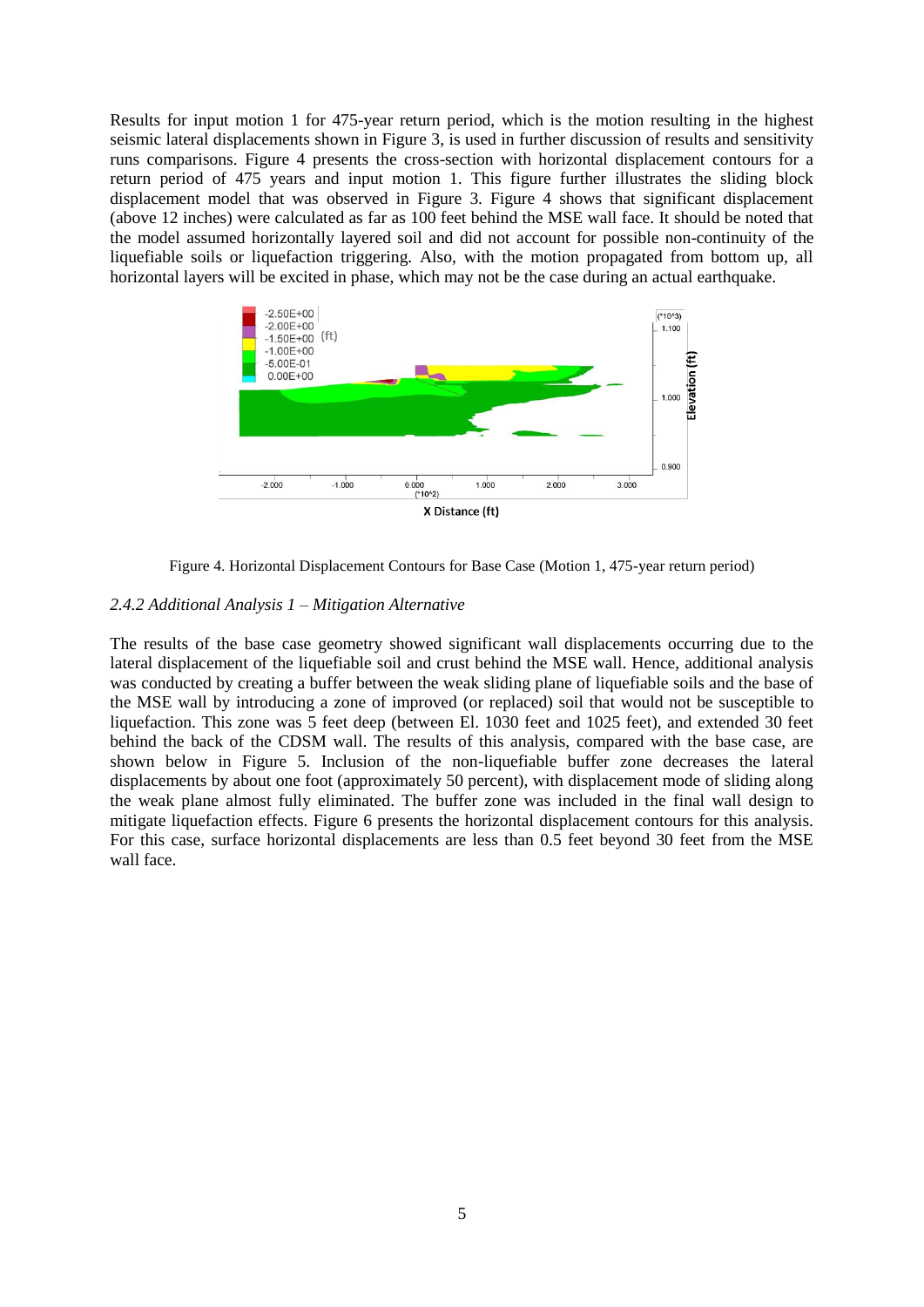

Figure 5. Horizontal Wall Displacements along the MSE Wall Face for Base Case Geometry and Additional Analysis 1



Figure 6. Horizontal Displacement Contours for Additional Analysis 1

#### *2.4.3 Additional Analysis 2 – Effect of Design Scour Event*

The CDSM wall at the WRP segment is designed to stop the propagation of river scour into the WRP. The significant depth of CDSM wall is required because it was estimated that the scour from the capital flood event could permanently remove significant amount of soil in front of the CDSM wall. In addition, it was estimated that the scour event would temporary suspend up to additional 20 feet of soil and then redeposit it in a looser, potentially liquefiable state. To assess how the wall would perform in case the seismic event occurs following the scour event, three analyses were performed with varying assumptions described below. In addition, different assumptions were made on the groundwater level and liquefaction potential both in front and behind the wall, to assess the results with respect to combination of different critical factors acting combined, i.e., scour and liquefaction. The following combinations were analyzed:

- a) Scour of material in front of the CDSM wall (river side) down to El. 1020 feet and loosening of the material down to El. 1000 feet, making it liquefiable – This is the extreme level of possible scour impact. The material behind the wall is consistent with base case. Groundwater level at El. 1030 feet.
- b) Scour of material in front of the CDSM wall down to El. 1020 feet without additional loosening of the material between El. 1020 and 1000 feet – This is a less extreme level of possible scour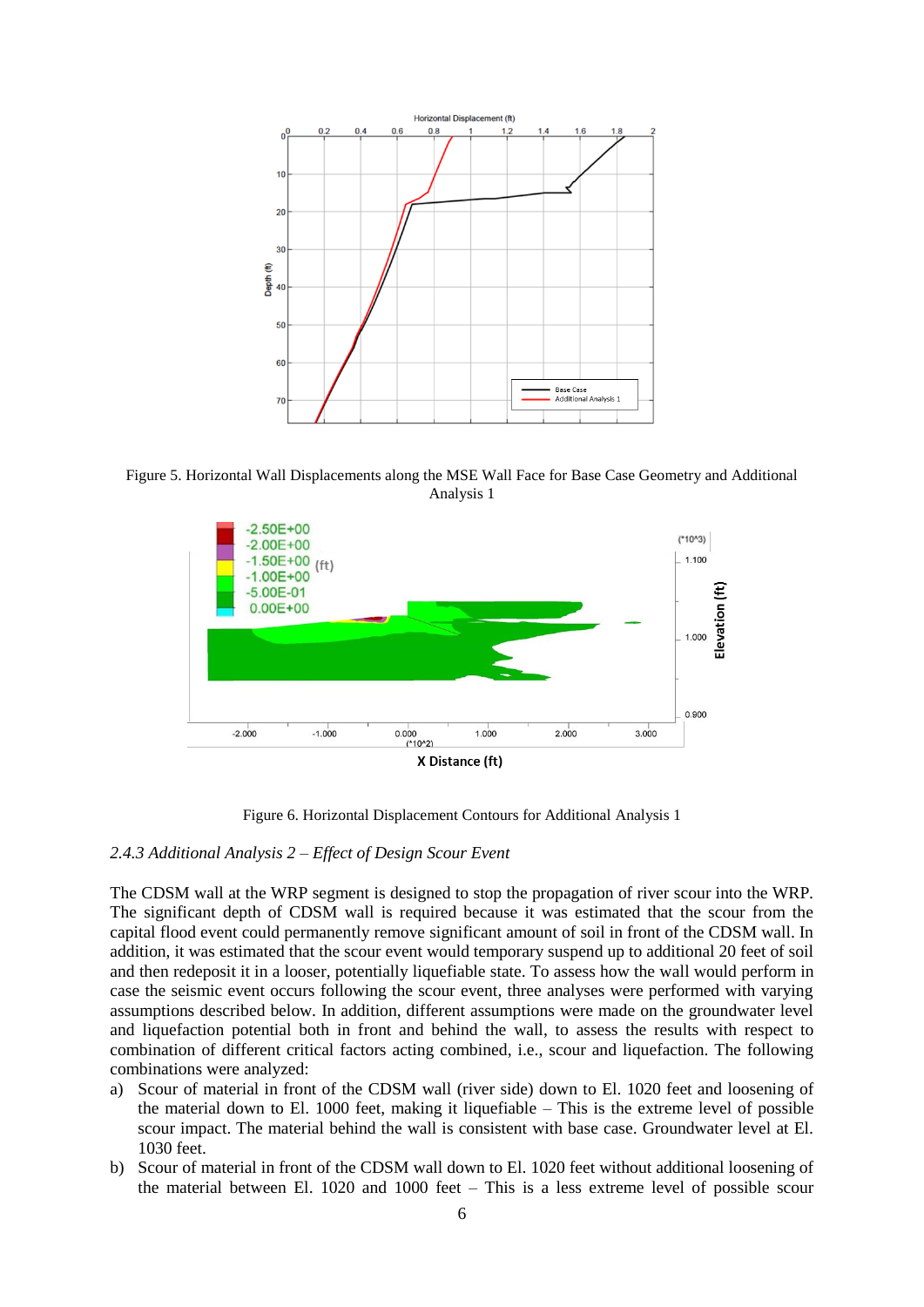impact. The material behind the wall is consistent with base case, however, no pore-pressure generation and consequent liquefaction is allowed.

c) Scour of material in front of the CDSM wall down to El. 1020 feet and loosening of the material down to El. 1000 feet, making it liquefiable – This is the extreme level of possible scour impact. The material behind the wall is consistent with base case. Groundwater level at El. 1027 feet This case assumed that highest groundwater level would not coincide with higher shaking.

The results of different cases described above are shown below in Figure 7. This figure shows the impact of liquefaction in front of the wall on the additional wall rotation (red versus green line in the figure), and the impact of water depth on shallow type failure of pushing the MSE wall out (green versus the blue line in the figure). The horizontal displacement at the top of the MSE wall, for scour case a, increased about 20 percent in comparison to the base case showing the significant effect of scour in lateral wall displacements. Additionally, horizontal displacements at the top of the MSE wall were reduced by 45 percent for case b), and by 20 percent for case c), in comparison to case a), illustrating the effect of liquefaction and groundwater table elevation, respectively. Figure 8 illustrates the horizontal displacement contours for the three scour cases. To prevent such high seismic wall displacements, a scour inspection and repair program that included building a buttress in front of the wall in case of significant scour from capital flood, was introduced.



Figure 7. Horizontal Wall Displacements for Additional Analyses 2 (Effect of Scour)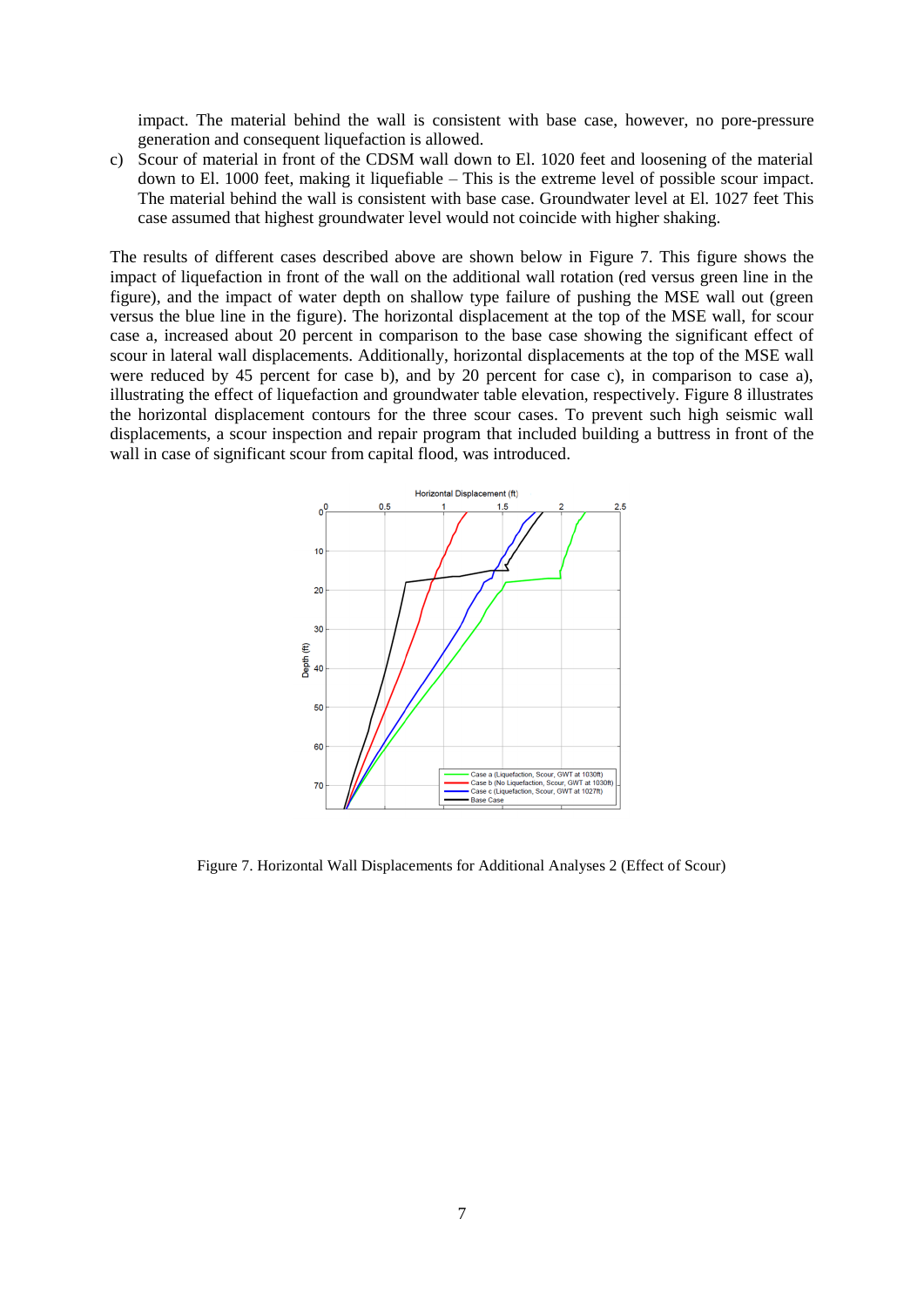

Figure 8. Lateral Displacement Contours for Additional Analyses Including Scour

## *2.4.4 Seismic Earth Pressures behind CDSM Wall*

The horizontal earth pressures at the back of the CDSM wall obtained from the base case numerical analysis (Figure 2), have been compared with the pressures estimated based on commonly used simplified relationships, and are presented in Figure 9. The static total horizontal stresses from FLAC are presented in Figure 9 with the blue solid line. The maximum seismic earth pressures from the base case FLAC analysis, for input motion 1 and 475 years return period hazard level, are also plotted with a solid red line.

The simplified static horizontal earth pressures at the back of the CDSM wall were based on Coulomb (1776) and are plotted in Figure 9 with a blue dashed line. The static earth pressures obtained from the FLAC analyses are higher than the pressures based on Coulomb (1776) down to the El. of 1000 feet, while below this elevation, the pressure profiles are in general agreement. The stress concentration behind the CDSM wall at the FLAC model is expected because of the installation of pre-tensioned soil anchors, that increase the horizontal static stresses.

The simplified seismic earth pressures were estimated based on Okabe (1926) and Mononobe and Matsuo (1929), known as the Mononobe-Okabe (M-O) method. M-O method is commonly applied for yielding walls. This method was developed for dry soils. However, since the groundwater table is high at the site, we used the saturated soil unit weight to calculate the total active thrust. The horizontal seismic coefficient  $(k_h)$  in the M-O method was taken as 100% of PGA, which is 0.62 g for a return period of 475-years. In order to consider the effects of liquefaction at the back of the CDSM wall, the liquefied soil (El. 1030 feet to 1020 feet) was considered as a dense fluid having a unit weight of the liquefied soil (NEHRP 2009). The unsaturated soil above the liquefied soil, was treated as a surcharge that increased the fluid pressure within the underlying liquefied soil (dashed red line in Figure 9). Next, the seismic earth pressure resultant based on the M-O method was distributed as a uniform load along the height of the MSE and CDSM wall. This assumption is conservative since the MSE wall is not rigidly connected to the CDSM wall, allowing sliding of the MSE on the CDSM. This uniform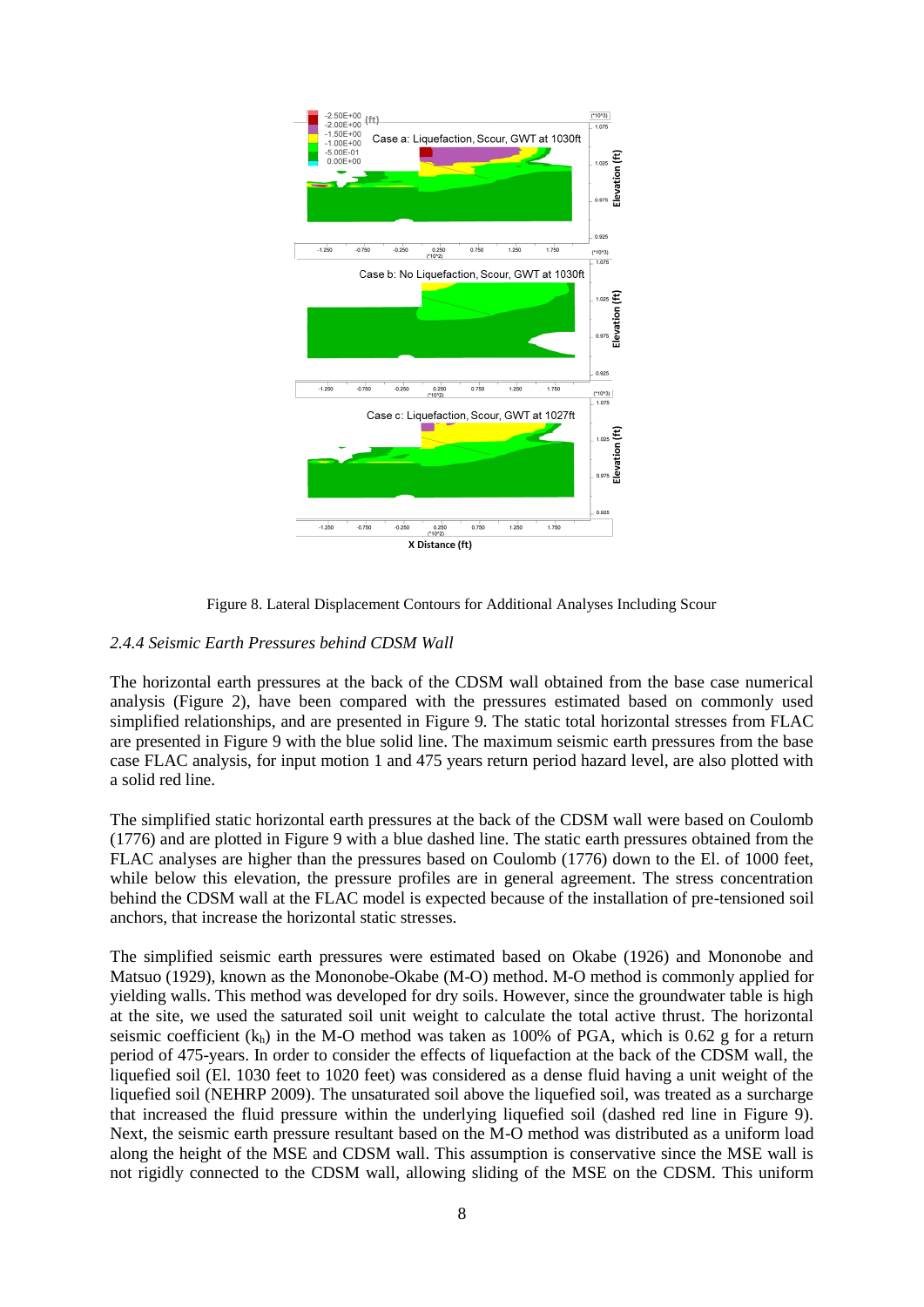earthquake load was added to the static earth pressures based on Coulomb (1776), to estimate the total earth pressures behind the CDSM wall along the non-liquefiable soil below the liquefiable layer (El. 1020 to 968 feet) (dashed red line in Figure 9). The seismic earth pressures were also estimated based on Wood (1973) methodology that is applicable for non-yielding walls. The total static and seismic earth pressures based on Wood (1973) (dashed black line) are on the conservative side as presented in Figure 9.

The numerical analyses maximum seismic lateral earth pressures are generally lower (up to about 30 percent lower) than the simplified seismic lateral earth pressures below the El. of 1010 feet. These differences are attributed to the complex geometry of the CDSM wall below El. 1010 feet, the fact that the CDSM wall is buried, and the flexible connection of the MSE and CDSM wall. Above the El. of 1010 feet, the FLAC-based lateral earth pressures behind the CDSM wall are bounded by the simplified earth pressure estimates corresponding to yielding and non-yielding walls. The increased FLAC-based seismic lateral earth pressures are due to the presence of liquefiable soils at the El. of 1030 feet to 1020 feet and as well as due to the pre-tensioned anchors stress concentration.



Figure 9. Horizontal Earth Pressures Behind CDSM Wall, Numerical Analyses vs Correlations

### **3. CONCLUSIONS**

The effects of liquefaction and scour in the seismic performance of a retaining wall system for a water reclamation plant, located next to a river in a seismically active area, were assessed through advanced numerical analyses using FLAC. Simplified approaches, used in earlier design stages, could not reliably estimate the lateral seismic wall displacements due to the complexity of the anchored retaining wall system and the subsurface conditions. The retaining wall system consisted of an MSE wall, sitting on top of a CDSM wall, tied back with pre-tensioned soil anchors. The advanced numerical analyses were used to develop mitigation approaches for the retaining wall system. The estimated top MSE wall lateral displacements were reduced by approximately 50 percent by creating a buffer between the weak sliding plane of liquefiable soils and the base of the MSE wall. The buffer consisted of a zone of improved (or replaced) soil that would be non-susceptible to liquefaction and was used in the final design to mitigate liquefaction effects. In the event of scour from the capital flood event, lateral seismic wall displacements were estimated to increase about 20 percent in comparison to the base case. Consequently, a scour inspection and repair program was introduced to prevent such high lateral seismic displacements. In addition, the effects of pore pressure generation and consequent liquefaction as well as the effect of groundwater elevation, were investigated through sensitivity